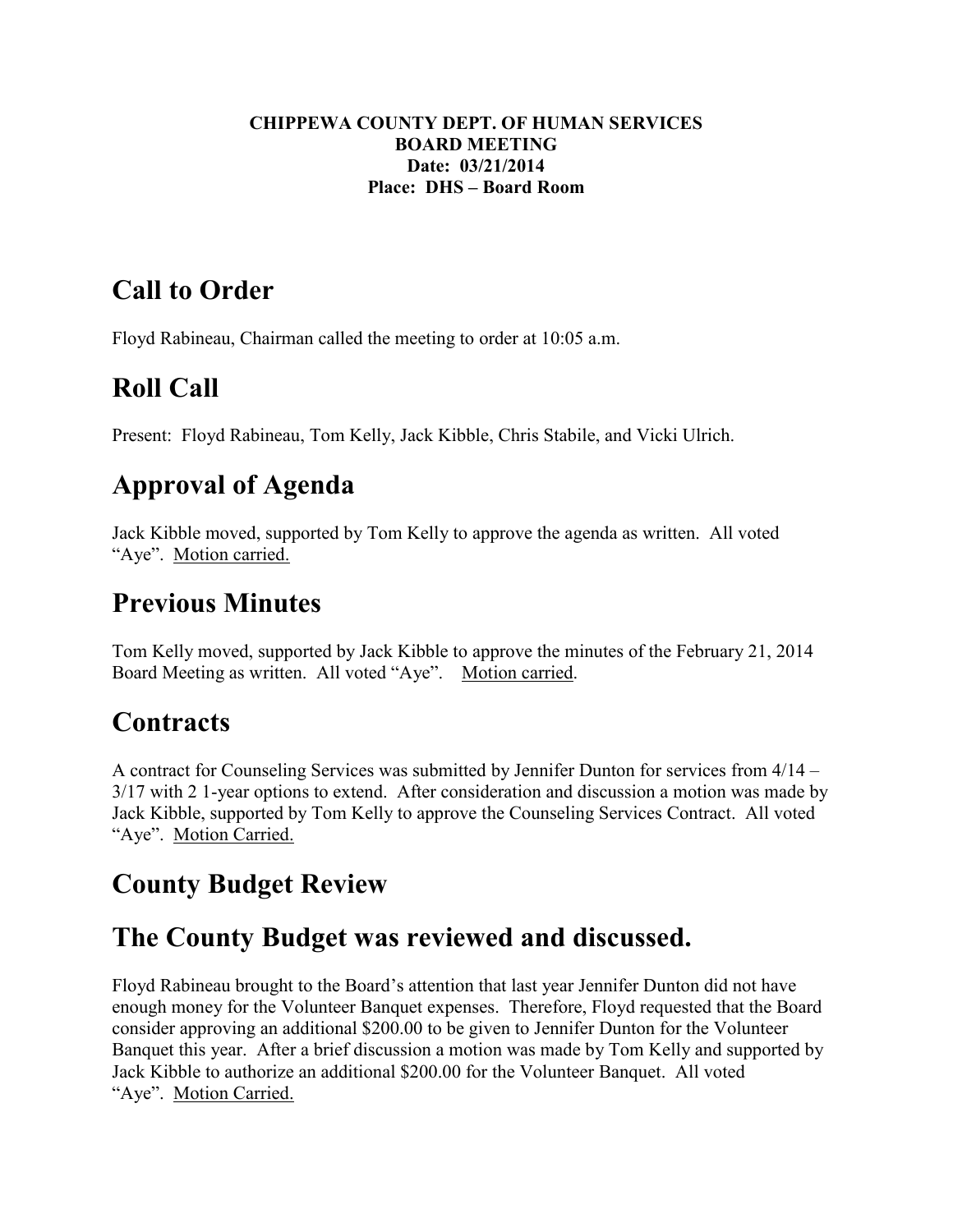## **County Hospitalization**

**Director Stabile presented a request for County Hospitalization from Cheryl Crimin, for the payment of \$58.00 for in-home health care services that were rendered to a client, but not covered by Medicaid, due to an error in calculating the client's spend-down. After some amount of discussion Floyd Rabineau requested that this issue be held until the April Meeting, as he will talk to the Community Action Agency Board to see if they are willing to absorb this \$58.00.** 

Director Stabile submitted another request for County hospitalization from Kristina Benoit, in the amount of \$637.57 for a 1 month supply of medication for a client in need, who has submitted an application for Medicaid. Motion by Tom Kelly, Supported by Jack Kibble to approve the expenditure of \$637.57 from County Hospitalization funds for a 1-month supply of prescription medication for this client. All voted "Aye". Motion Carried.

## **County Director's Update**

Director Stabile advised that he will be in Marquette April 1st and 2nd for a BSC-1 Director's Meeting.

Director Stabile advised that Doug York, BSC-1 Director will be here in Chippewa County on Tuesday and Wednesday, March 25th and 26th. Mr. York will be attending the Tri-County Management meeting on Wednesday morning.

Director Stabile gave an update on the ACA/Medicaid Expansion process. This process continues to have problems. However, we are determined to work through the bugs and make this work. This week "Obama Phones" were installed by the State in all 3 county offices. Chippewa has 4 phones, Luce has 2 phones and Mackinac has 2 phones. These phones will be a direct line to Maximus and are intended to assist clients with making application for ACA. Healthy Michigan, which is the medical program for single adults, is scheduled to go live on April 1st.

#### **Board Comments**

None.

## **Public Comments**